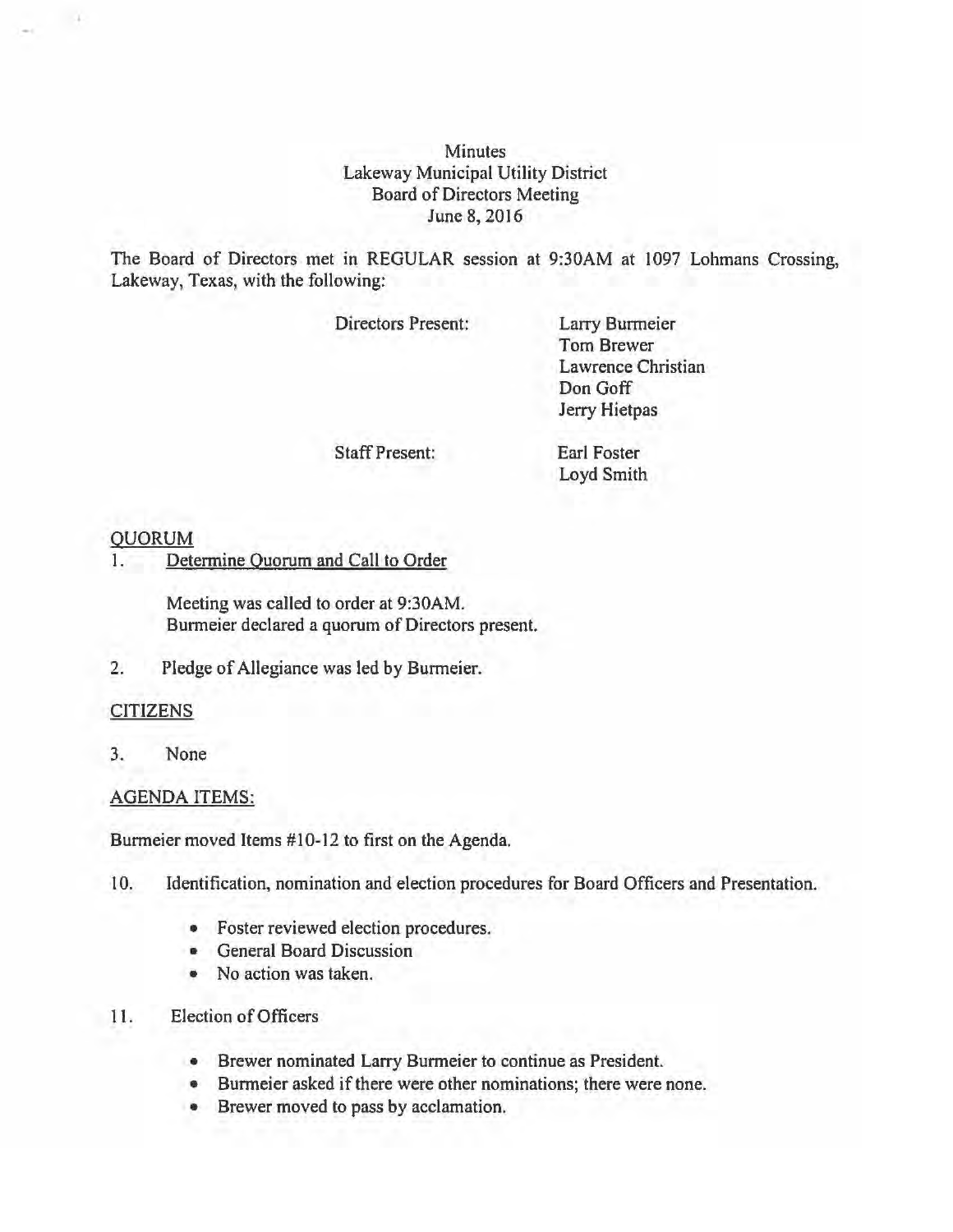- Hietpas asked if Burmeier wanted the position; Burmeier indicated he did.
- Motion passed unanimously.
- Goff nominated Brewer for Vice President.
- Brewer accepted the nomination.
- Nomination passed unanimously.
- Hietpas nominated Lawrence Christian for Treasurer.
- Christian accepted the nomination.
- Nomination passed unanimously.
- Hietpas nominated Don Goff for Secretary.
- Goff accepted the nomination.
- Nomination passed unanimously.
- 12. Discussion/Action on Liaisons for E&O, Finance, APC, and Land Committees.
	- Burmeier appointed the following Directors as Liaisons:
	- Hietpas-E&O Committee
	- Christian-Finance Committee
	- Goff-APC Committee
	- Brewer-Land Committee
	- Burmeier stated that committee members need to be contacted to ensure their willingness to continue serving.
	- Burmeier added that committee members who do not attend meetings should be replaced; Hietpas concurred and confirmed that the Liaison should take the lead with the Committee Chair to weed out and replace non-attendees.
	- Hietpas said the E&O Committee did not have 3 In-District members and that needs to be corrected.
	- It was suggested that 50% attendance would be the benchmark for replacing Committee members.
	- Foster agreed to bring the Committee Resolutions to the next Board meeting for review and updates.
	- No Action was taken.
- 4. Discussion and possible action to purchase one year subscription to the Board Book Service.
	- Foster reviewed Board Book system and noted each Board Member would have an IPad to access the system.
	- Each Board Member will have an LMUD email address and use the IPad for email versus using personal email for LMUD business.
	- Hietpas spoke in favor of the system due to confidentiality concerns and asked about search capabilities; Foster agreed to investigate the search features.
	- Burmeier and Brewer asked if the Policy Manual {Red Book) could be put on the system; Foster indicated he believed that it could.
	- Burmeier asked for clarification on the cost of \$3K annually and an initial investment of approximately \$5K for the IPads; Foster confirmed.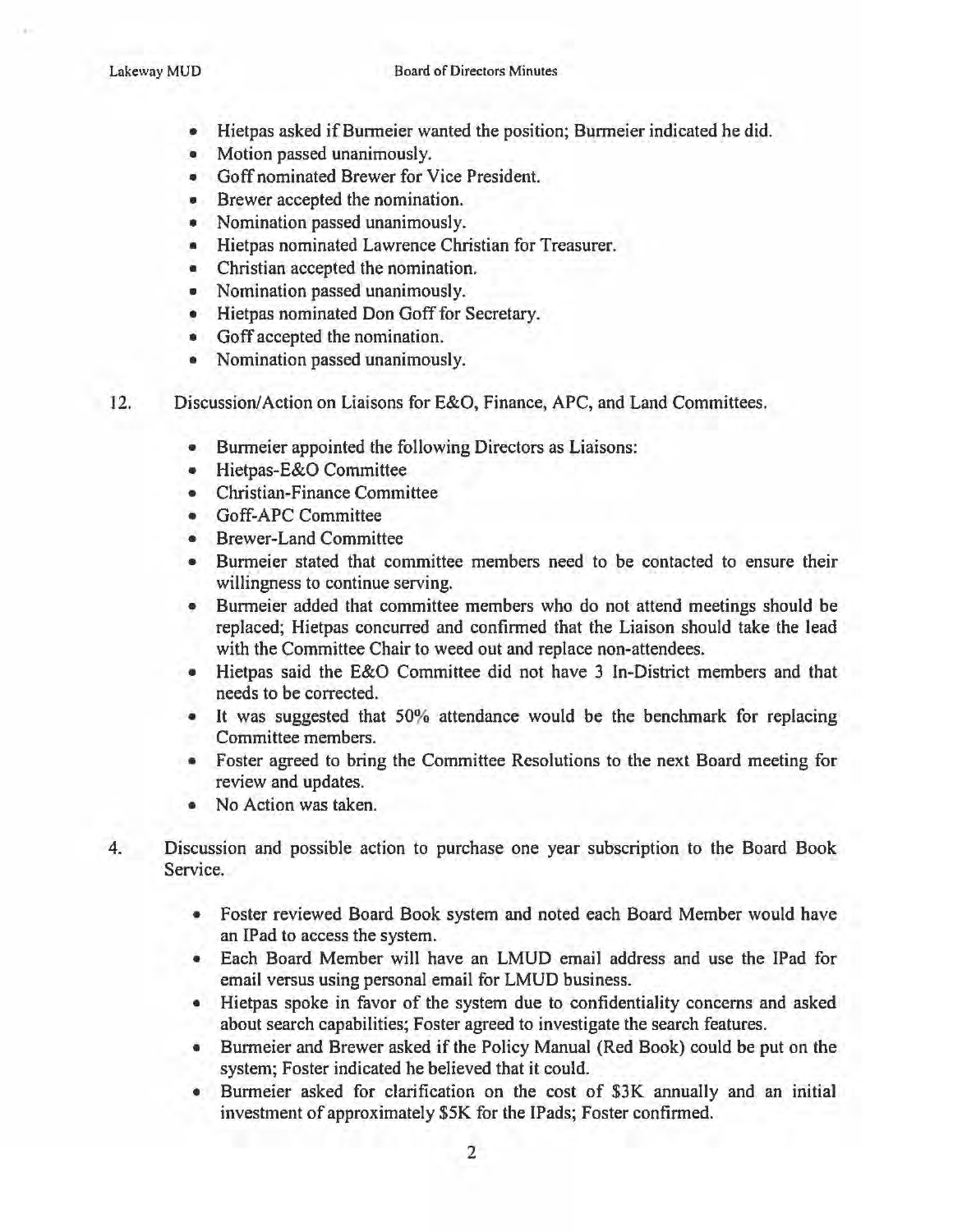- Hietpas moved to authorize staff to start the subscription for the Board Book service and purchase necessary hardware and software for the implementation of the program; Brewer seconded.
- Motion passed unanimously.
- 5. Discussion and possible action on Pay Application #12 from "Excel Construction with reduction of retainage from 5% to 2%.
	- Foster reviewed the application and the reduction.
	- General Board Discussion.
	- Brewer moved to approve; Goff seconded.
	- Motion passed unanimously.
- 6. Discussion and possible action on Change Order #1 from Excel Construction.
	- Foster reviewed the Change Order request.
	- General Board Discussion.
	- Brewer moved to approve; Christian seconded.
	- Motion passed unanimously.
- 7. Discussion and possible action to reschedule July Board meeting.
	- Burmeier stated the need to change the meeting due to travel conflicts.
	- General Board Discussion.
	- Hietpas move to cancel the July 13 Regular Board meeting and deal with any items necessary in the Special Budget Work Session Meeting July 27; Goff seconded.
	- Motion passed unanimously.
- 8. Discussion and possible action regarding Look Ahead letter from Jerry Hietpas.
	- Hietpas reviewed the letter detailing suggested actions in future years.
	- General Board Discussion.
	- No action was taken.
- 9. Discussion and possible action to approve plans and specifications for S-5 Reuse improvements and 1-4 Under Drain lift station and go out for competitive bids.
	- Foster reviewed the Preliminary Engineering Scope from HDR Engineering.
	- General Board Discussion
	- Hietpas moved to authorize the General Manager to get competitive bids for the S-5 Reuse improvements and 1-4 Under Drain lift station; Christian seconded.
	- Motion passed unanimously.